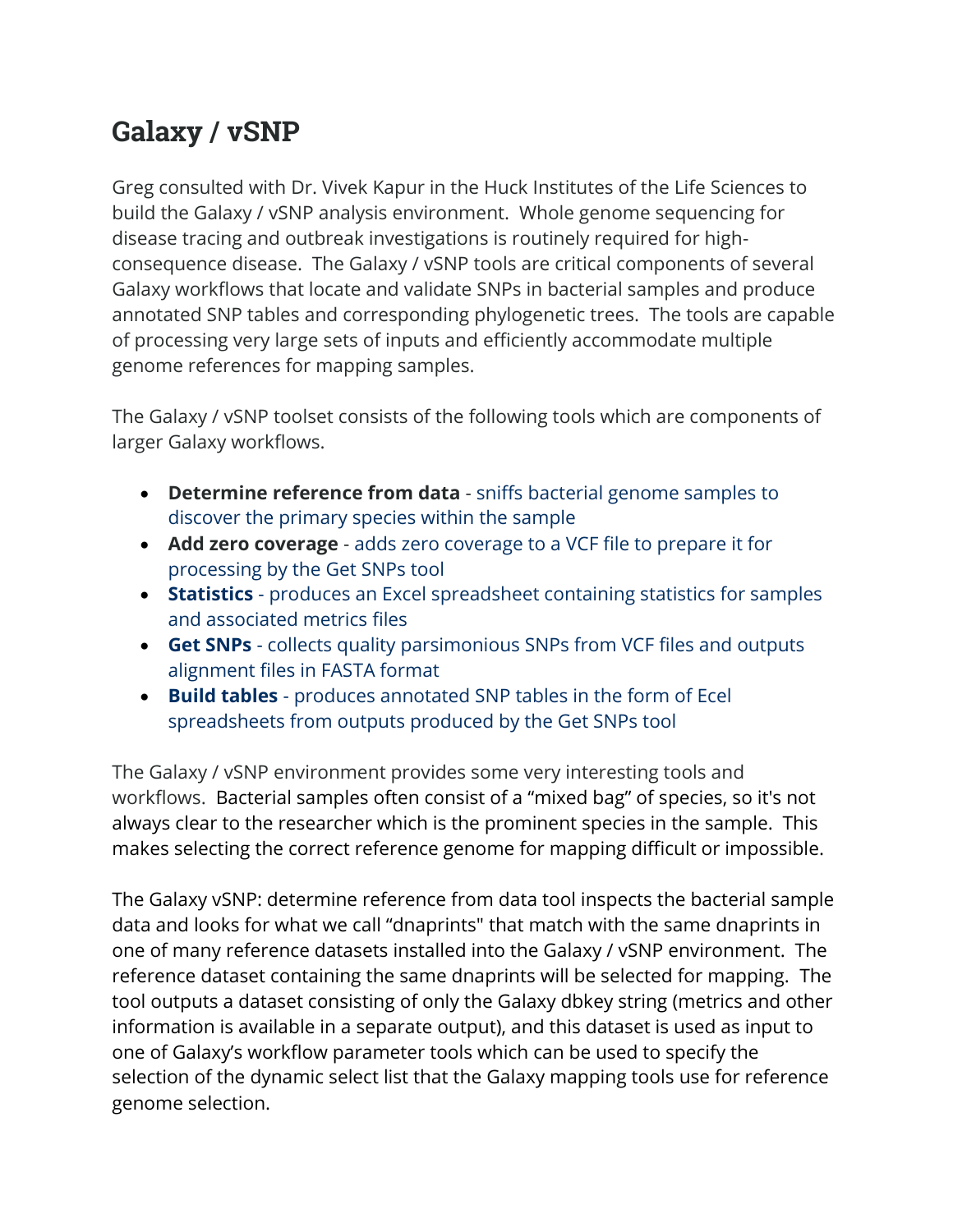Figure 7 shows the workflow that performs this DNA sniffing, reference selection and mapping process.



**Figure 7: vSNP: determine reference from data, the first DNA sniffer tool for Galaxy**

Figure 8 displays an example of an annotated SNP table produced by the vSNP: build tables tool. The tool accepts a combination of single SNPs JSON, average MQ JSON and NEWICK files (or associated collections of each) to produce these annotated SNP tables. The SNPs JSON and average MQ JSON files are typically produced by the Galaxy vSNP: get SNPs tool and the NEWICK files are typically produced by the Galaxy Phyogenetic reconstruction with RaXML tool.

The SNP tables display closely related isolates and enable identification of mixed SNPs when multiple bacterial strains are infecting an organism. The table structure is shown in Figure 8. The columns identify the genome location of the SNP calls and the isolates are contained within the rows. The reference (or ancestral strain if the reference is an outgroup) is listed across the top, identified as the "reference call". SNPs that are not highlighted will match the reference. The map-quality row values are the average of the map quality scores of each isolate in that position. These scores measure the confidence that the read has been mapped to the correct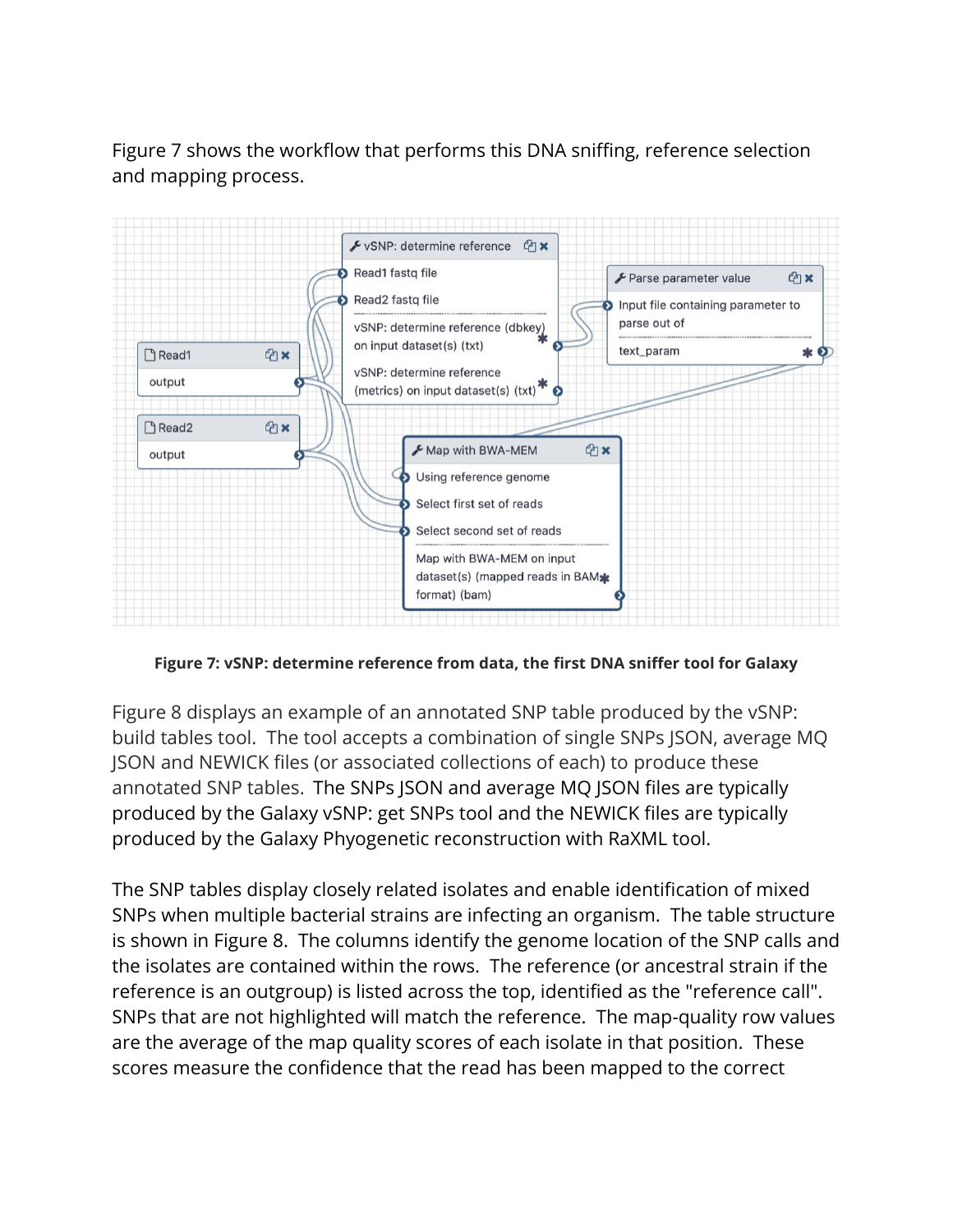location on the genome. The maximum score possible is 60, and lower scores lessen the

confidence that the SNP was correctly identified. The annotation of the position is provided at the bottom of the table.



**Figure 8: vSNP: build tables produces annotated SNP tables in the form of Excel spreadsheets**